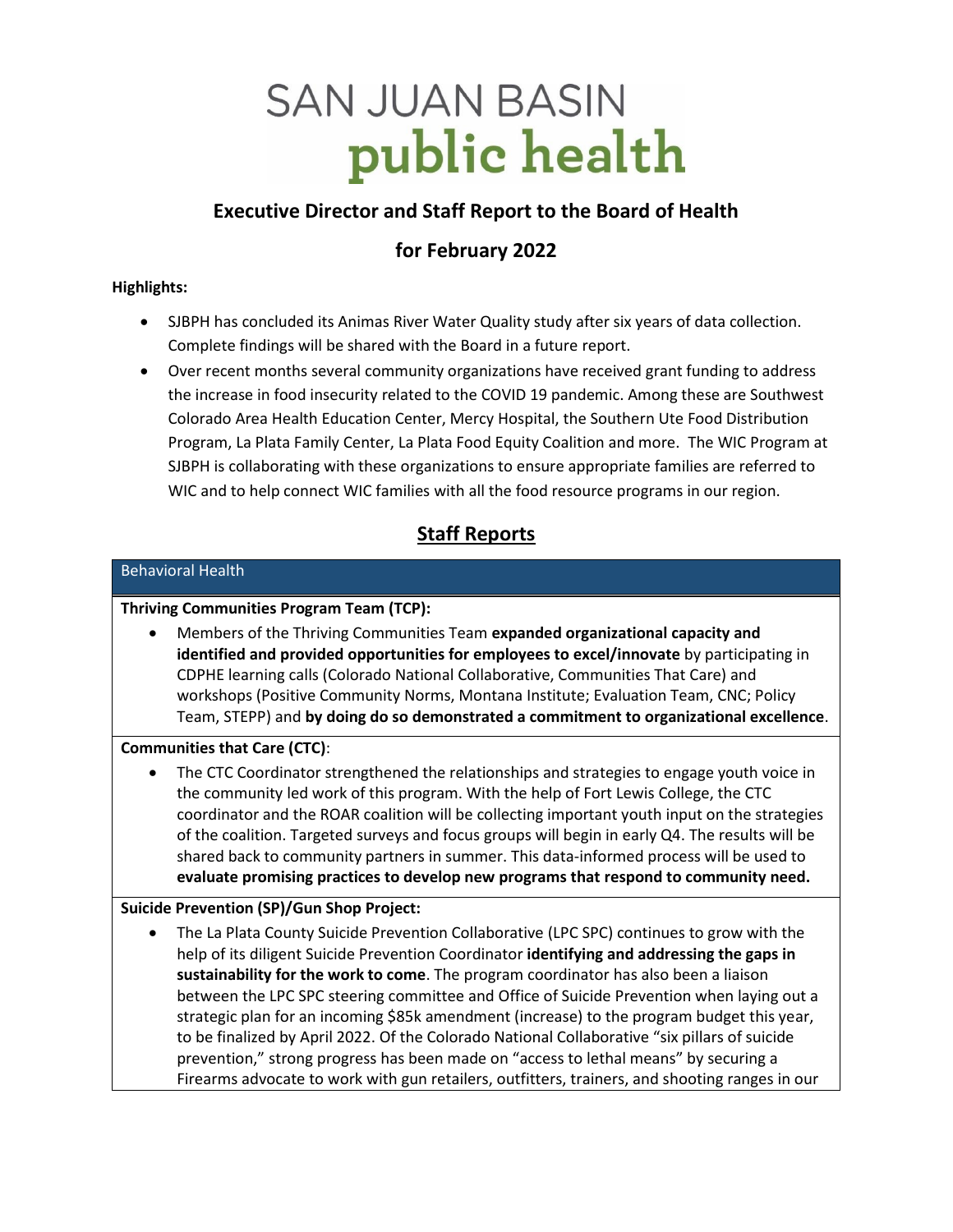region. The firearms advocate is intended as a trusted messenger **for improved awareness and acceptance of resources related to preventing suicide.**

#### Social Determinants of Health

#### **Health Insurance Literacy:**

• February was dedicated to the Special Enrollment Period (SEP) known as Tax Time Enrollment. This Special Enrollment Period is available to Colorado residents who are currently uninsured and file their taxes before April 15, 2022. Although this is a great opportunity to take advantage of, we did not see an increase of Connect for Health Enrollments. We primarily advertised this SEP via socials - Facebook, Twitter and Instagram. We did see an influx of clients who needed assistance with Medicaid applications and recertifications. Appointments were primarily via phone or Zoom and conducted one inperson appointment with appropriate COVID protocols in place, but we did increase the number of in-person appointments. We also participated in SJBPH's Virtual Resource Fair, where we presented our program to other partner organizations in our area. At the end of February, we welcomed our new Program Manager, Tiffani Roberts, and our new Division name: Access & Linkage to Health Care.

#### **Environmental Health**

#### **Consumer Protection:**

#### *Retail Food Program*

• Normal inspection schedules resumed in February as COVID-19 cases decreased. The team lead completed Food Code Standardization inspections with CDPHE. The Retail Food team attended online FDA Specialized Processes Training.



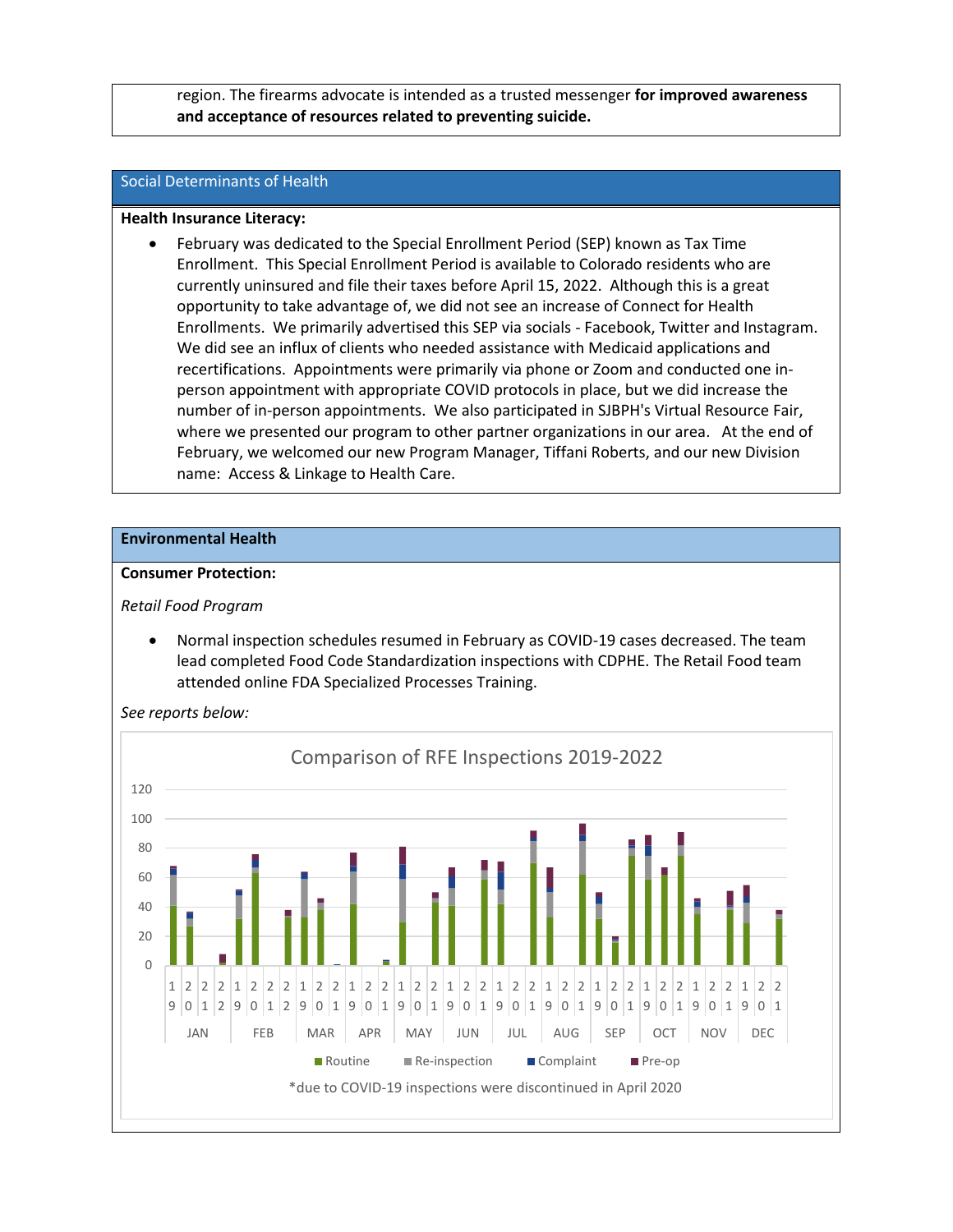## *Childcare Inspection Program*

• No updates.

# **Water and Air Quality:**

*On-Site Wastewater Treatment Systems (OWTS)*

• Staff performed 26 inspections and issued eight permits in February. February is traditionally the slowest month for OWTS activity due to the frozen ground.





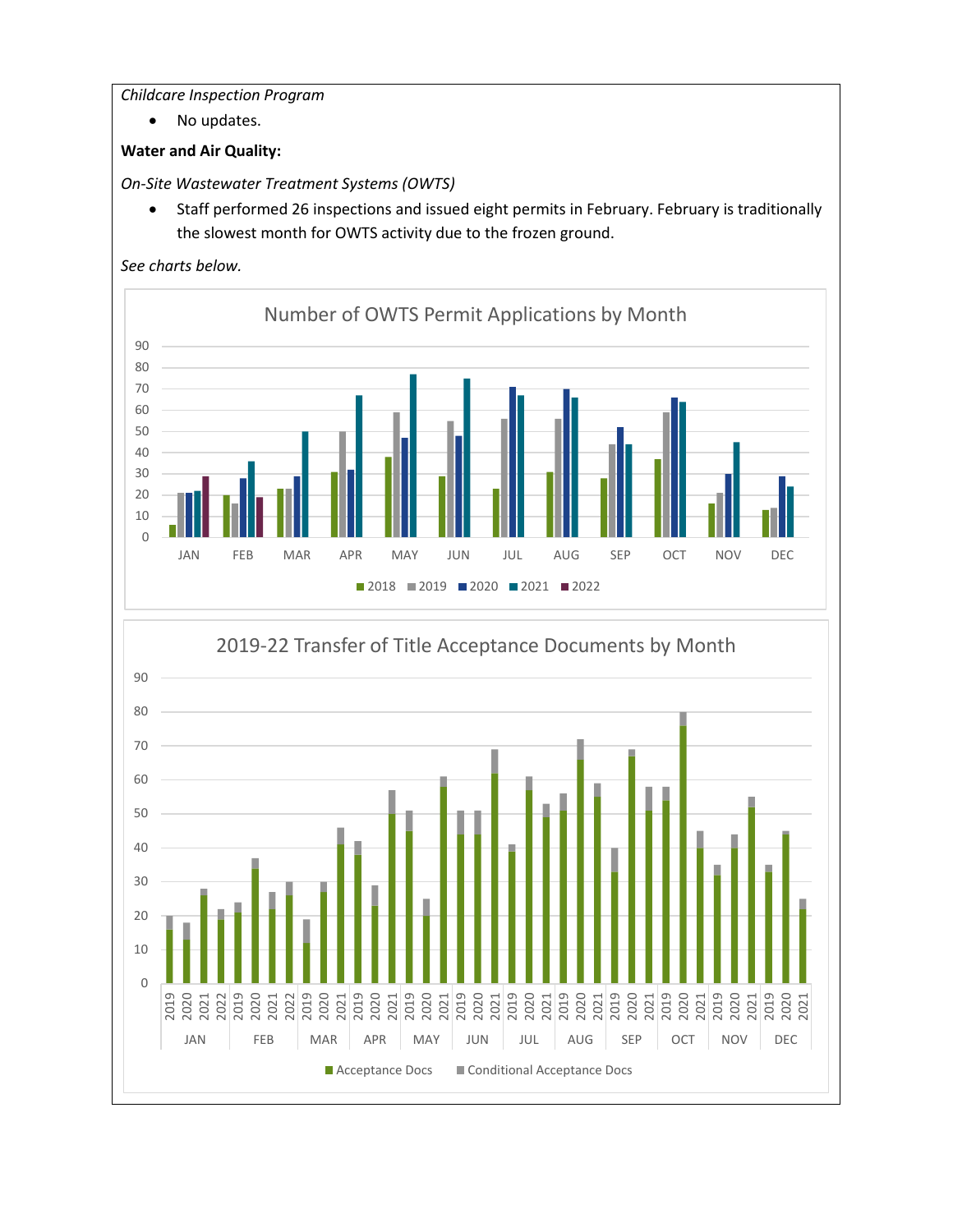*Surface and Drinking Water*

• SJBPH has completed its study of water wells in the Animas Valley and San Juan County with a total of 143 wells tested since 2016. Contamination was identified above a health standard in approximately 17% of wells tested. The presence of more than one contaminant above a health standard was rare. A full report for the Board of Health will be prepared at a later date.

*Radon*

• Staff held three virtual radon workshops with 76 attendees. The SJBPH radon awareness video campaign was viewed 27,824 times in January and February. Radon testing training and awareness are now available by appointment only as the winter campaign has concluded.

*Water Lab*

• The water lab conducted 217 drinking water tests and 276 wastewater tests. *See charts below.*



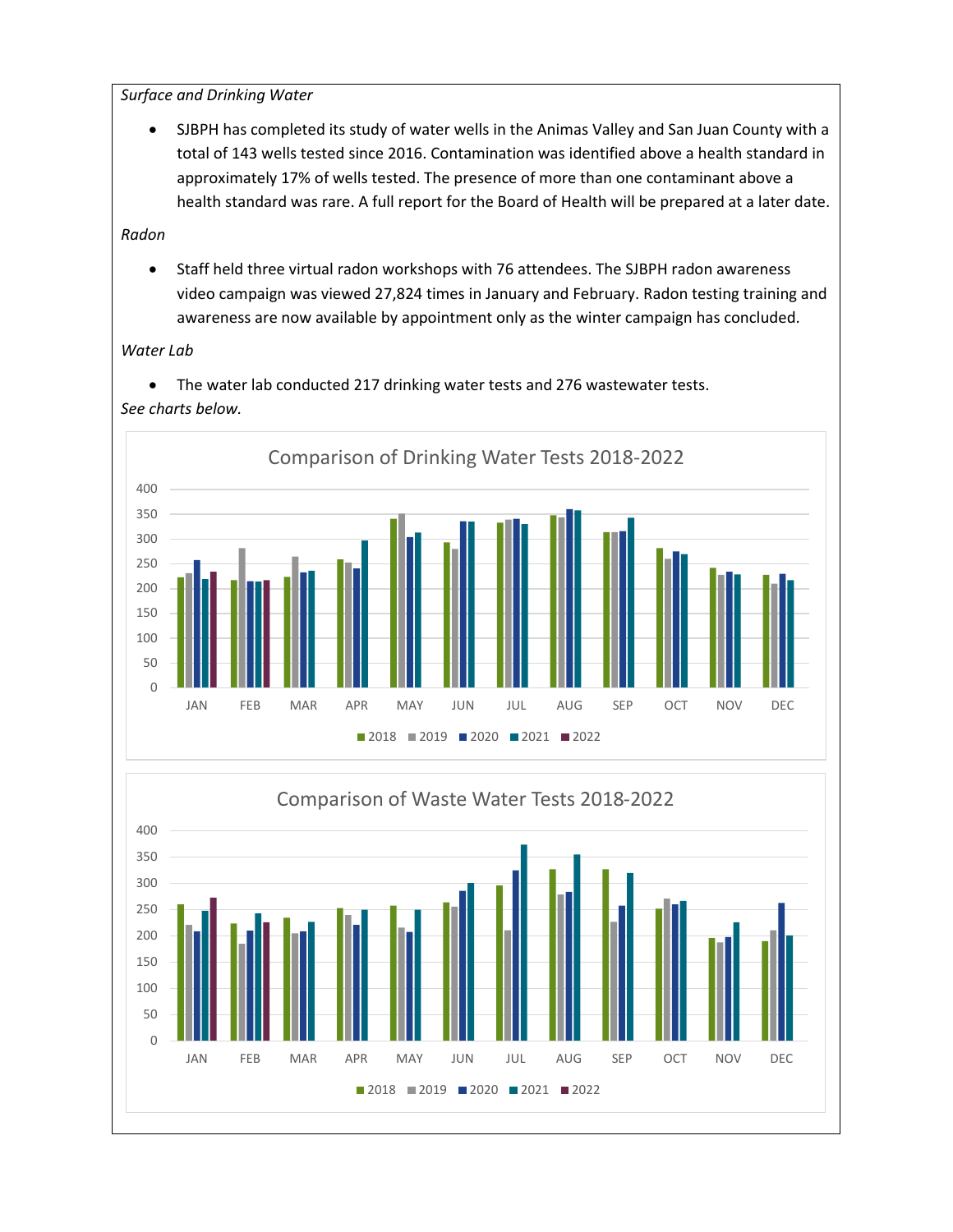#### **Health Behaviors**

#### **Clinic:**

- The sexual health clinic provided free rapid HIV testing at Fort Lewis on several days to **increase access to sexual health services.**
- The sexual health clinic updated sexual health and PrEP websites and marketing campaign to **increase awareness of sexual health services.**

#### **Immunizations:**

• The immunization clinic continues to provide routine and travel vaccines to the public in order to **increase access to vaccines.**

#### **Nurse Family Partnership (NFP):**

- NFP/SafeCare/Parents as Teachers Community Advisory Board meeting for La Plata/Archuleta counties was held 2/17/22 via ZOOM **improving awareness of the NFP program.**
- The NFP Continuation Report was completed and submitted to the Colorado Coordination Team **using data-informed quality improvement process to examine program.**
- NFP presented at two virtual resource fairs: one on 2/18/22 and one at Four Corners OB/Southwest Midwives on 2/28/22, **improving awareness of NFP program.**

#### **SafeCare:**

• Re-investing in staff and caseload due to challenges of home visitation service delivery during pandemic.

#### **Statewide Tobacco Education and Prevention Partnership (STEPP)**:

• In a **demonstration of commitment to organizational excellence**, the STEPP Coordinator was trained as a trainer for "Start the Conversation: How to talk with young people about Vaping, JUULs, and other Electronic Nicotine Products." This is a 90-minute virtual session that she is now able to offer community partners, including school district staff and administration.

#### **Women, Infants, and Children (WIC):**

- The San Juan Basin Public Health WIC Program Manager met with Southwest Area Health Education Center and Mercy Hospital staff to explore ways to collaborate on their new focus areas of reducing food insecurity, **demonstrating commitment to explore innovative opportunities to raise awareness of services.**
- The San Juan Basin Public Health WIC Program Manager met with the new family advocate at Tri County Head Start to share best practices regarding WIC referrals, **demonstrating commitment to improve awareness of services.**

#### **Clinical Care Linkage**

#### **Cancer Prevention and Early Detection (CPED – Women's Wellness Connection)**:

• The clinic outreach coordinator assisted various Spanish speaking clients from Silverton with appointments and transportation for annual exams and cervical cancer screening to **increase access to breast and cervical cancer screening.**

#### **Health Care Coordination:**

• The Nurse Navigator provided care coordination to 12 families/individuals in two counties, **improving access to resources.**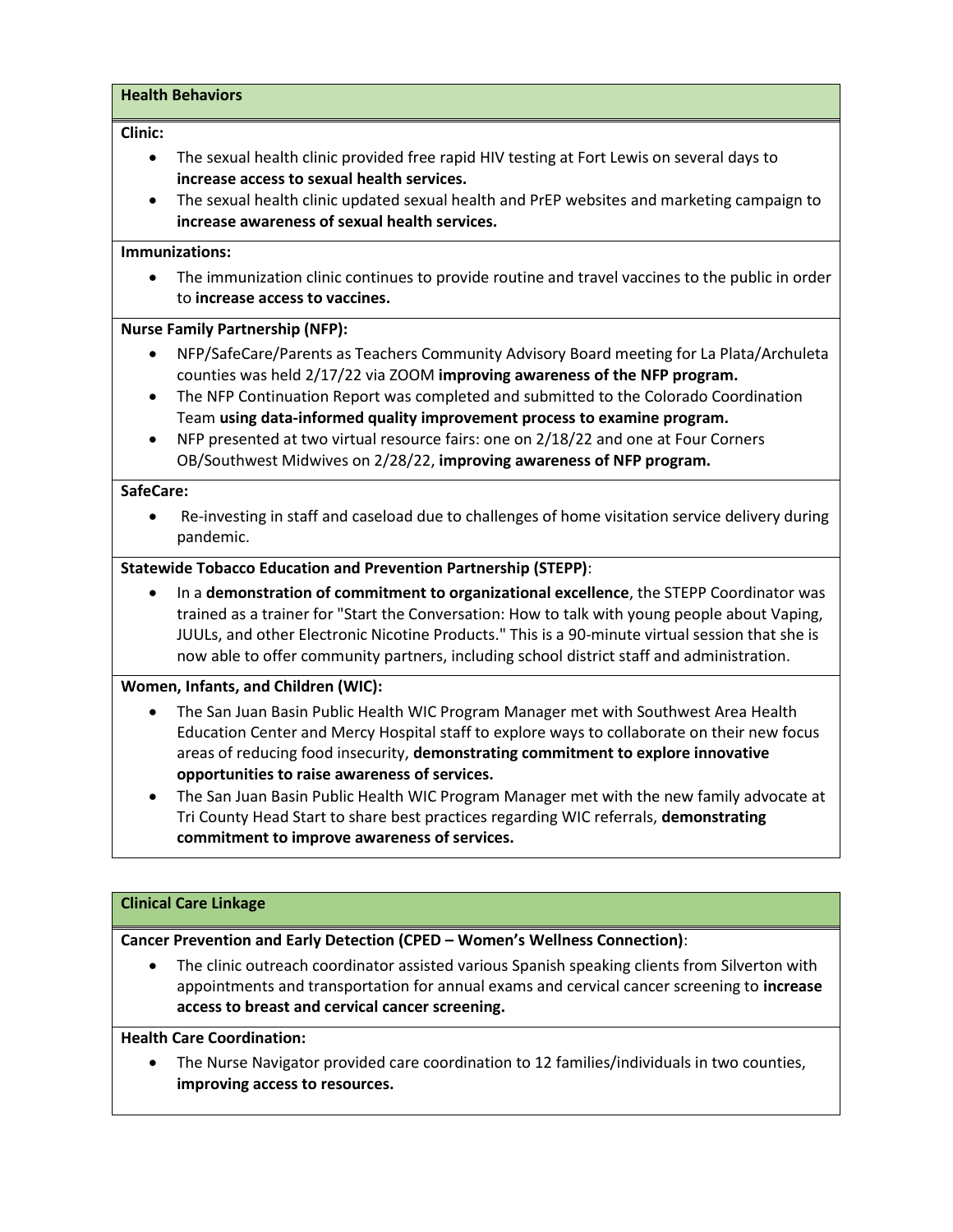#### **Language Services:**

- The agency interpreter worked with the environmental health department to translate the septic system presentation and installer's test into Spanish to **increase access to information.**
- The agency interpreter worked with the retail food program and several prospective business owners to get started with plan reviews **to increase access to services and information.**

#### **Regional Oral Health Specialist (ROHS)**:

• The ROHS team assisted with one referral and provided preventative dental services to 30 preschool students, and nine elementary students **improving access to services.**

#### **Specialty Clinics/Maternal Child Health (MCH)**:

• The MCH Nurse gave information, referrals and assistance to eight families, thereby **improving their access to care and resources.**

## **Temporary Assistance for Needy Families (TANF)**:

• **Improving access to needed resources:** Parents Plus Nurse collaborated with Los Compañeros and SJBPH interpretation services regarding services for families affected by immigration laws.

#### **Communicable Disease**

#### **Diseases reported February 1-February 28, 2022:**

11 Animal bites (7 La Plata County, 4 Archuleta County)

2 Campylobacteriosis (2 La Plata County)

#### **Communicable Disease:**

• Communicable disease follow up is being done by CDPHE, except for respiratory disease outbreaks and zoonotics.

#### **Tuberculosis (TB):**

• No new TB activity.

#### Emergency Preparedness and Response

#### **Emergency Preparedness and Response:**

• Staff participated as the Safety Officer at the Colorado Emergency Management Conference which **provided opportunities for employees to excel/innovate.**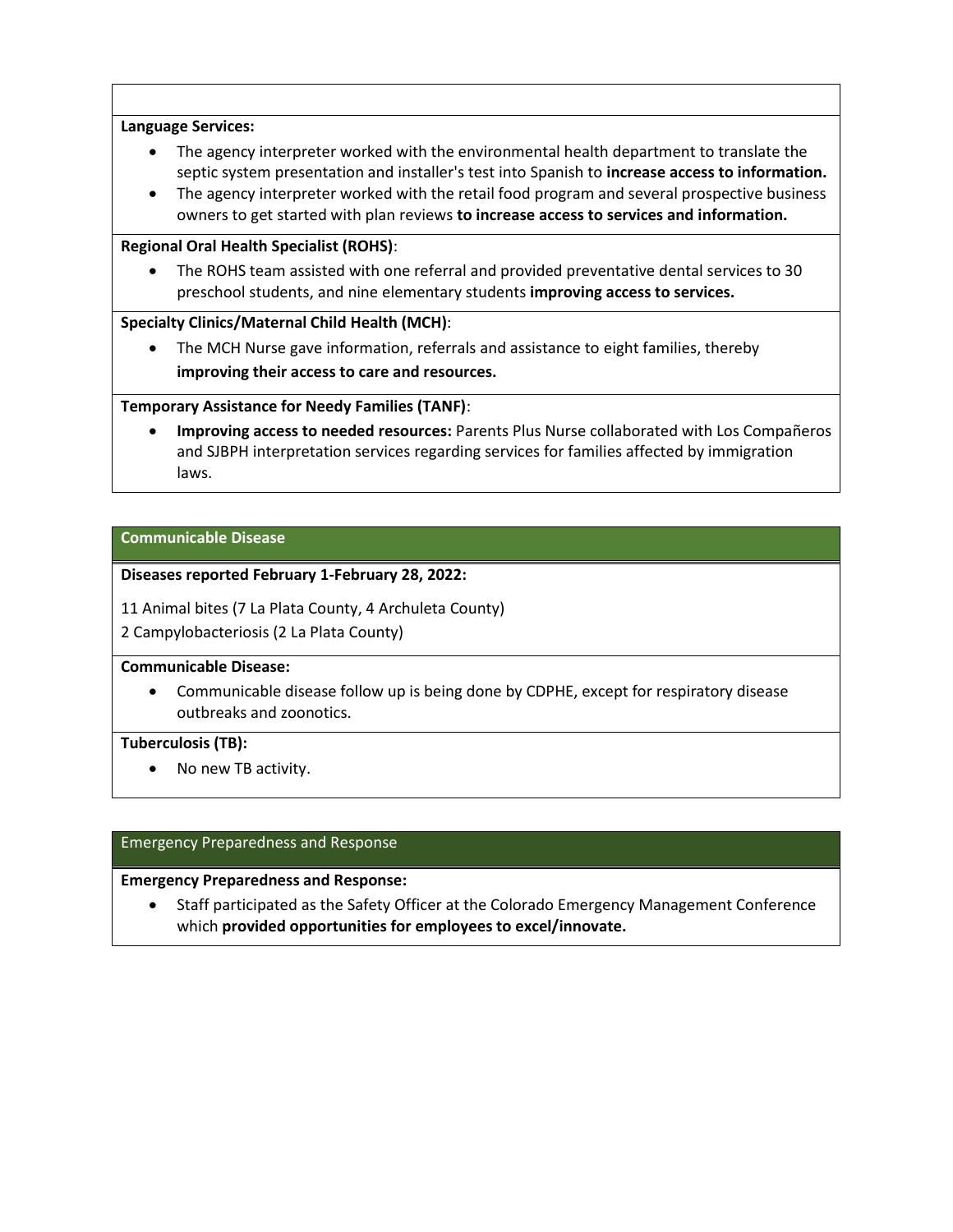**Universal Activities**

#### **Administrative Services:**

**Human Resources:** 

#### **HR Staffing Updates:**

March

- The following vacancies were filled since the last report:
	- o Executive Assistant, SafeCare Provider (internal move), Senior Program Manager, SafeCare Programs Supervisor, Communications Director, Administrative Support Assistant II
- The following vacancies have been hired for with future start dates:
	- o Finance Manager
- Recruitment continues for the following staff positions:
	- o Administrative Assistant Dental

## **Assessment and Planning:**

- Staff participated in multiple meetings for our Health Disparities Grant, both with our subcontractors and the Office of Health Equity **to help provide evidence-based public health recommendations to partners and policymakers through data.**
- Staff supported data requests from internal and external partners who were then able **to provide evidence-based public health recommendations.**
- Staff participated in several webinars focused on topics such as health systems in an equitable tomorrow, measuring and aligning across sectors, and network, partner, and relationship mapping, **allowing for opportunities to excel and innovate**

## **Communications:**

- In February, SJBPH communications informed the public about a rapidly changing pandemic environment marked by a precipitous decline in COVID-19 cases on the backside of the Omicron surge. This brought with it changing community guidance from the CDC and SJBPH, in addition to a roadmap from the State of Colorado for 'normalizing' COVID-19 response areas. SJBPH communications focused both on COVID-19 information, and non-COVID public health and agency information. Topics included localized (state and local) reporting, information on COVID-19 state and local data, COVID-19 testing, COVID-19 precautions, emerging treatments, vaccine/booster distribution, and collaboration with community partners to improve awareness and acceptance of public health resources, services, programs, and value to the community. Agency communications were shared on clientfocused programs such as Emergency Preparedness, ROHS, NFP, Sexual Health Clinic, Thriving Communities and WIC. Communications were through a variety of channels including print, radio, tv, social media, and email.
- In February, SJBPH communications staff distributed one agency e-newsletter (February), **two** semi-monthly COVID updates, wrote and distributed **three** media releases, responded to **14** media inquiries, posted **89** tweets, and **83** Facebook posts to both SJBPH's main FB page, and to its COVID-19 page. Posts were focused on the coronavirus outbreak, local COVID-19 data, vaccine distribution, COVID-19 prevention, mental health during COVID-19, COVID-19 testing info, treatments, contact tracing, and promoting SJPBH programs and services. SJBPH was featured in **28** articles/radio/tv stories in newspapers, online news outlets, and local radio stations. In February, SJBPH had over**78,069** Facebook impressions (# of eyes on our posts),